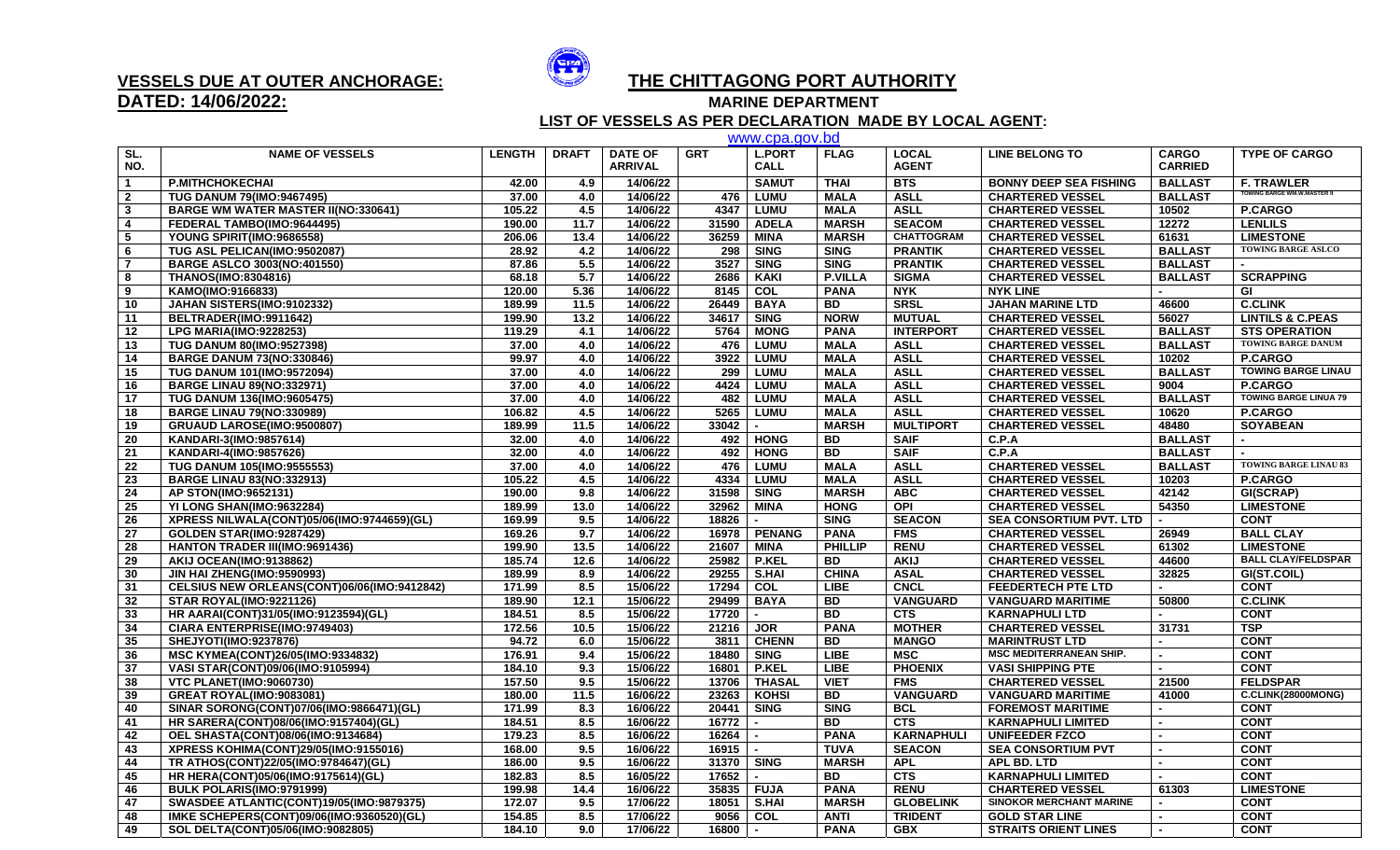| 50                      | MSC ALICE(CONT)24/05(IMO:9232632)             | 184.40 | 9.5  | 17/06/22 | 16803     | <b>TPP</b>               | <b>LIBE</b>     | <b>MSCL</b>      | <b>MEDITERRANEAN SHIPPING</b> |       | <b>CONT</b>    |
|-------------------------|-----------------------------------------------|--------|------|----------|-----------|--------------------------|-----------------|------------------|-------------------------------|-------|----------------|
| 51                      | WHITE INABA(IMO:9670169)                      | 127.57 | 7.1  | 17/06/22 | 9639      | HOCHI                    | <b>PHILLIP</b>  | QNS              | <b>CHARTERED VESSEL</b>       | 2689  | P.CARGO        |
| 52                      | MCC TOKYO(CONT)06/06(IMO:9823728)             | 185.99 | 9.0  | 18/06/22 | 32828     | <b>TANJ</b>              | <b>PANA</b>     | <b>MBDL</b>      | <b>MCC TRANSPORT SING.</b>    |       | <b>CONT</b>    |
| 53                      | EF EMMA(CONT)07/06(IMO:9357808)(GL)           | 182.43 | 8.5  | 18/06/22 | 17964     | COL                      | <b>PORTU</b>    | CNCL             | <b>FEEDERTECH PTE LTD.</b>    |       | <b>CONT</b>    |
| 54                      | YM HAWK(CONT)12/06(IMO:9299317)(GL)           | 168.80 | 8.5  | 18/06/22 | 15167     |                          | <b>TAIW</b>     | <b>TML</b>       | YANG MING MARINE              |       | <b>CONT</b>    |
| 55                      | <b>THOR FRIEND(IMO:9499967)(72HRS)</b>        | 116.99 | 6.0  | 18/06/22 | 8545      |                          | <b>PANA</b>     | <b>ASCL</b>      | <b>CHARTERED VESSEL</b>       | 2612  | P.CARGO        |
| 56                      | <b>SHUN XIN(IMO:9454656)</b>                  | 189.99 | 12.8 | 18/06/22 | 32983     | <b>KOHSI</b>             | <b>HONG</b>     | <b>SEACOM</b>    | <b>CHARTERED VESSEL</b>       | 54980 | <b>C.CLINK</b> |
| 57                      | MARINE TARABA(CONT)09/06(IMO:9445019)         | 171.99 | 9.5  | 19/06/22 | 17294     | <b>P.KEL</b>             | <b>PANA</b>     | <b>COLUMBIA</b>  | WAN HAI LINES LTD             |       | <b>CONT</b>    |
| 58                      |                                               | 169.99 | 9.5  | 19/06/22 | 18826     |                          | <b>SING</b>     | <b>SEACON</b>    |                               |       | <b>CONT</b>    |
|                         | XPRESS DHAULAGIRI(CONT)09/06(IMO:9760639)(GL) |        |      |          |           |                          |                 |                  | <b>SEA CONSORTIUM PVT</b>     |       |                |
| 59                      | FSL SINGAPORE(CONT)19/04(IMO:9845037)(GL)     | 171.99 | 9.5  | 20/06/22 | 16850     | COL                      | <b>LIBE</b>     | <b>MSCL</b>      | <b>FAR SHIPPING LINE</b>      |       | <b>CONT</b>    |
| 60                      | MAERSK NESNA(CONT)17/04(IMO:9865881)          | 171.99 | 9.5  | 20/06/22 | 25805     |                          | <b>PANA</b>     | <b>MBDL</b>      | <b>MCC TRANSPORT</b>          |       | <b>CONT</b>    |
| 61                      | OEL COLOMBO(CONT)12/05(IMO:9351804)           | 150.06 | 8.5  | 20/06/22 | 9990      | COL                      | <b>PANA</b>     | <b>MSC</b>       | <b>MEDITERRANEAN SHIPPING</b> |       | <b>CONT</b>    |
| 62                      | MAERSK JAKARTA(CONT)07/06(IMO:9865881)        | 185.99 | 9.5  | 20/06/22 | 32965     | TANJ                     | <b>PANA</b>     | <b>MBDL</b>      | <b>MCC TRANSPORT SING</b>     |       | <b>CONT</b>    |
| 63                      | HR SAHARE(CONT)12/06(IMO:9157399)(GL)         | 184.51 | 8.5  | 20/06/22 | 16772     | $\overline{\phantom{a}}$ | <b>BD</b>       | <b>CTS</b>       | <b>KARNAPHULI LTD</b>         |       | <b>CONT</b>    |
| 64                      | CELSIUS NELSON(CONT)12/06(IMO:9377690)        | 171.99 | 8.5  | 20/06/22 | 17518 COL |                          | <b>MARSH</b>    | CNCL             | FEEDERTECH PTE LTD            |       | <b>CONT</b>    |
| 65                      | SEOUL GLOW(CONT)05/06(IMO:9357535)            | 175.10 | 8.0  | 20/06/22 | 18123     | <b>SING</b>              | <b>LIBE</b>     | <b>CT</b>        | <b>SWORDFISH LIMITED</b>      |       | <b>CONT</b>    |
| 66                      | CAPE ARAXOS(CONT)24/05(IMO:9696084)           | 185.00 | 9.5  | 21/06/22 | 25165     | P.KEL                    | <b>SING</b>     | <b>APL</b>       | APL BD. LTD                   |       | <b>CONT</b>    |
| 67                      | MSC MAKOTO(CONT)02/06(IMO:9236212)(GL)        | 175.49 | 9.5  | 21/06/22 | 18283     | $\blacksquare$           | <b>LIBE</b>     | MSC              | <b>MEDITERRANEAN SHIP.</b>    |       | <b>CONT</b>    |
| 68                      | <b>MSC TRADER II(CONT)12/06(IMO:9230775)</b>  | 184.04 | 9.5  | 21/06/22 | 16803     | COL                      | <b>LIBE</b>     | <b>MSC</b>       | <b>MEDITERRANEAN SHIPPING</b> |       | <b>CONT</b>    |
| 69                      | MSC JAUNITA F(CONT)12/06(IMO:9235608)         | 146.45 | 8.5  | 21/06/22 | 9528      | COL                      | <b>LIBE</b>     | <b>MSC</b>       | <b>MEDITERRANEAN SHIPPING</b> |       | <b>CONT</b>    |
| 70                      | KOTA BISTARI(CONT)07/06(IMO:9695107)          | 179.50 | 8.2  | 22/06/22 | 20886     | $\blacksquare$           | <b>SING</b>     | PIL(BD)          | <b>PACIFIC INTER. LINES</b>   |       | <b>CONT</b>    |
| 71                      | MCC CEBU(CONT)09/06(IMO:9823730)              | 185.99 | 9.0  | 22/06/22 | 32828     |                          | <b>PANA</b>     | <b>MBDL</b>      | <b>MCC TRANSPORT</b>          |       | <b>CONT</b>    |
| 72                      | HAIAN EAST(CONT)12/06(IMO:9363144)(GL)        | 182.52 | 8.0  | 22/06/22 | 18102     |                          | <b>VIET</b>     | <b>IPL</b>       | <b>SAMUERA SHIPPING</b>       |       | <b>CONT</b>    |
| 73                      | HMM CHITTAGONG(CONT)13/06(IMO:9701293)        | 184.99 | 8.0  | 22/06/22 | 25145     | <b>NINGBO</b>            | <b>KOREA</b>    | OIL              | <b>HYUNDAI MERCHANT</b>       |       | <b>CONT</b>    |
| 74                      |                                               | 164.65 | 7.2  | 23/06/22 |           | COL                      | <b>ANTI</b>     | <b>MSCL</b>      | <b>FAR SHIPPING LINE</b>      |       | <b>CONT</b>    |
|                         | ANTON SCHEPERS(CONT)27/01(IMO:9217553)(GL)    |        |      |          |           |                          |                 | <b>MSC</b>       |                               |       |                |
| 75                      | OEL SINGAPORE(CONT)16/05(IMO:9345910)         | 150.07 | 8.5  | 23/06/22 | 9990      | COL                      | <b>PANA</b>     |                  | <b>MEDITERRANEAN SHIP.</b>    |       | <b>CONT</b>    |
| 76                      | KOTA RAJIN(CONT)08/06(IMO:9296286)(GL)        | 145.93 | 8.0  | 23/06/22 | 9678      | <b>SING</b>              | <b>SING</b>     | PIL(BD)          | <b>PCIFIC INTER. LINES</b>    |       | <b>CONT</b>    |
| 77                      | SINAR BANGKA(CONT)08/06(IMO: 9220304)(GL)     | 147.00 | 8.5  | 23/06/22 | 12563     |                          | <b>SING</b>     | <b>TRIDENT</b>   | <b>GOLD STAR LINE LTD</b>     |       | <b>CONT</b>    |
| 78                      | MSC EMILY II(CONT)29/05(IMO:9236444)          | 184.10 | 9.5  | 23/06/22 | 16802     | <b>PTP</b>               | <b>LIBE</b>     | <b>MSC</b>       | <b>MSC MEDITERRANEAN</b>      |       | <b>CONT</b>    |
| 79                      | MAERSK KWANGYANG(CONT)31/05(IMO:9858747)      | 185.99 | 9.5  | 23/06/22 | 32828     |                          | <b>LIBE</b>     | <b>MBDL</b>      | <b>MCC TRANSPORT</b>          |       | <b>CONT</b>    |
| 80                      | XPRESS NUPTSE(CONT)12/06(IMO:9678630)         | 169.99 | 9.5  | 23/06/22 | 18871     |                          | <b>LIBE</b>     | <b>SEACON</b>    | <b>SEA CONSORTIUM PVT</b>     |       | <b>CONT</b>    |
| 81                      | SITC KEELUNG(CONT)12/06(IMO:9712761)(GL)      | 172.00 | 9.5  | 24/06/22 |           | 17119   SHEKOU           | <b>HONG</b>     | <b>FAMFA</b>     | <b>SITC CONTTAINER</b>        |       | <b>CONT</b>    |
| 82                      | SOL PROMISE(CONT)12/06(IMO:9363156)(GL)       | 182.52 | 9.5  | 24/06/22 | 18102     |                          | <b>PANA</b>     | <b>GBX</b>       | <b>STRAITS ORIENT LINE</b>    |       | <b>CONT</b>    |
| 83                      | AS ROBERTA(CONT)12/06(IMO:9330903)(GL)        | 170.15 | 9.5  | 24/06/22 | 15995     |                          | <b>LIBE</b>     | <b>SEACON</b>    | <b>SEA CONSORTIUM PVT</b>     |       | <b>CONT</b>    |
| 84                      | MAERSK XIAMEN(CONT)13/06(IMO:9858723)         | 185.99 | 9.5  | 24/06/22 | 32965     |                          | <b>SING</b>     | <b>MBDL</b>      | <b>MCC TRANSPORT</b>          |       | <b>CONT</b>    |
| 85                      | A.IDEFIX(CONT)24/03(IMO:9354662)              | 182.83 | 9.5  | 25/06/22 |           |                          | <b>MALT</b>     | <b>SEACON</b>    | <b>SEA CONSORTIUM PVT</b>     |       | <b>CONT</b>    |
| 86                      | WINNER(CONT)12/05(IMO:9347281)                | 186.35 | 9.0  | 25/06/22 | 22914     |                          | <b>PORTU</b>    | <b>SEACON</b>    | <b>SEA CONSORTIUM PVT LTD</b> |       | <b>CONT</b>    |
| 87                      | MTT SINGAPORE(CONT)12/05(IMO:9131060)(GL)     | 140.00 | 9.5  | 25/06/22 | 8276      |                          | <b>MALA</b>     | <b>SEACON</b>    | <b>SEA CONSORTIUM PVT LTD</b> |       | <b>CONT</b>    |
| $\overline{88}$         | XPRESS SAGARMALA(CONT)19/04(IMO:9862736)(GL)  | 172.00 | 9.5  | 25/06/22 | 19235     |                          | <b>SING</b>     | <b>SEACON</b>    | <b>SEA CONSORTIUM PVT</b>     |       | <b>CONT</b>    |
| 89                      | BLPL TRUST (CONT)26/05(IMO:9119660)           | 166.62 | 8.5  | 25/06/22 | 15741     |                          | <b>PANA</b>     | <b>GBX</b>       | <b>BLPL SINGAPORE PTE LTD</b> |       | <b>CONT</b>    |
|                         | MOUNT KELLETT(CONT)05/06(IMO:9760627)         |        |      |          |           | <b>SING</b>              | <b>SING</b>     | <b>APL</b>       |                               |       |                |
| 90                      |                                               | 169.99 | 9.5  | 25/06/22 | 18870     |                          |                 |                  | APL (BD) PVT. LTD             |       | <b>CONT</b>    |
| 91                      | SOL MALAYSIA(CONT)13/06(IMO:9081019)(GL)      | 167.00 | 9.0  | 26/06/22 | 15741     |                          | <b>SING</b>     | <b>GBX</b>       | <b>STRAITS ORIENT LINE</b>    |       | <b>CONT</b>    |
| 92                      | KOTA RANCAK(CONT)13/06(IMO:9296298)(GL)       | 145.93 | 8.0  | 26/06/22 | 9678      | <b>SING</b>              | <b>SING</b>     | PIL(BD)          | <b>PACIFIC INTER. LINE</b>    |       | <b>CONT</b>    |
| 93                      | SEA MASTER(CONT)21/04(IMO:9625920)            | 170.00 | 8.5  | 28/06/22 | 20239     |                          | <b>LIBE</b>     | <b>TRIDENT</b>   | <b>GOLD STAR LINE</b>         |       | <b>CONT</b>    |
| 94                      | KOTA NALURI(CONT)24/05(IMO:9362308)           | 179.70 | 8.5  | 30/06/22 | 20902     | <b>SING</b>              | <b>SING</b>     | PIL(BD)          | <b>PACIFIC INTER. LINE</b>    |       | <b>CONT</b>    |
| 95                      | CAPE QUEST(CONT)07/06(IMO:9734159)            | 185.00 | 9.5  | 01/07/22 | 25090     | <b>SING</b>              | <b>SING</b>     | <b>APL</b>       | APL BD PVT LTD                |       | <b>CONT</b>    |
| 96                      | BANGKOK(CONT)23/05(IMO:9197349)(GL)           | 168.00 | 9.5  | 03/07/22 | 16986     | <b>SING</b>              | <b>PANA</b>     | <b>ONE</b>       | <b>OCEAN NETWORK EXPRESS</b>  |       | <b>CONT</b>    |
| 97                      | MTT SAPANGAR(CONT)12/06(IMO:9872236)          | 172.00 | 9.5  | 05/07/22 | 19292     | <b>P.KEL</b>             | <b>MALA</b>     | <b>APL</b>       | APL BD. LTD                   |       | <b>CONT</b>    |
| 98                      | ST. JOHN(CONT)13/06(IMO:9634646)              | 170.00 | 9.5  | 08/07/22 | 16889     | S.HAI                    | <b>MALT</b>     | <b>GLOBLINK</b>  | <b>SINOKOR MERCHANT</b>       |       | <b>CONT</b>    |
| 99                      | SOL STRAITS(CONT)05/06(IMO:9134658)           | 184.10 | 9.0  | 10/07/22 | 16801     | COL                      | <b>PANA</b>     | <b>GBX</b>       | <b>STRAITS ORIENT LINES</b>   |       | <b>CONT</b>    |
| 100                     | XIN CHEN HAI YANG(IMO:9814492)                | 153.46 | 6.0  | 10/07/22 | 16607     | S.HAI                    | <b>CHINA</b>    | <b>SAIF</b>      | <b>CHARTERED VESSEL</b>       |       | P.CARGO        |
| 101                     | CNC JUPITER(CONT)13/06(IMO:9836672)(GL)       | 172.00 | 9.5  | 13/07/22 | 18652     | <b>P.KEL</b>             | <b>MALT</b>     | <b>APL</b>       | APL BD. LTD                   |       | <b>CONT</b>    |
|                         |                                               |        |      |          |           | TANKER DUE:              |                 |                  |                               |       |                |
| $\overline{\mathbf{1}}$ |                                               |        |      |          |           |                          |                 |                  |                               |       |                |
|                         | MILAHA RAS LAFFAN(IMO:9255854)                | 278.85 | 11.5 | 14/06/22 | 93226     | RAS                      | <b>MALT</b>     | <b>UNIGLOBAL</b> | <b>CHARTERED VESSEL</b>       | 59832 | <b>LNG</b>     |
| $\overline{2}$          | AL KARAANA(IMO:9431123)                       | 315.00 | 11.0 | 14/06/22 | 136980    | RAS                      | <b>MARSH</b>    | <b>UNIGLOBAL</b> | <b>CHARTERED VESSEL</b>       | 61835 | <b>LNG</b>     |
| $\overline{\mathbf{3}}$ | <b>MARAN GAS ASCLEPIUS(IMO:9302499)</b>       | 285.40 | 10.5 | 14/06/22 | 97496     | <b>RAS</b>               | <b>GREECE</b>   | <b>UNIGLOBAL</b> | <b>CHARTERED VESSEL</b>       | 62775 | <b>LNG</b>     |
| $\overline{4}$          | EJNAN(IMO:9334076)                            | 283.63 | 11.4 | 14/06/22 | 95824     | <b>RAS</b>               | <b>BAHA</b>     | <b>UNIGLOBAL</b> | <b>CHARTERED VESSEL</b>       | 62769 | <b>LNG</b>     |
| 5                       | UNIQUE HARMONY(IMO:9609914)                   | 182.50 | 10.7 | 14/06/22 | 29441     | <b>MALA</b>              | <b>HONG</b>     | <b>BISMILLA</b>  | <b>CHARTERED VESSEL</b>       | 32977 | <b>GAS OIL</b> |
| 6                       | AL KHATTIYA(IMO:9431111)                      | 283.02 | 11.0 | 14/06/22 | 136980    | <b>RAS</b>               | <b>MARSH</b>    | <b>UNIGLOBAL</b> | <b>CHARTERED VESSEL</b>       | 62379 | <b>LNG</b>     |
| $\overline{7}$          | <b>MP MR TANKER 3(IMO:9573684)</b>            | 179.99 | 10.1 | 14/06/22 | 28813     | MALA                     | <b>INDIA</b>    | <b>PRIDE</b>     | <b>CHARTERED VESSEL</b>       | 32000 | <b>GAS OIL</b> |
| 8                       | <b>MARIOS G(IMO:9418121)</b>                  | 183.00 | 12.3 | 14/06/22 | 30075     | S.LORE                   | <b>PANA</b>     | <b>PANMARINE</b> | <b>CHARTERED VESSEL</b>       | 23321 | <b>CDSO</b>    |
| 9                       | AL THAKHIRA(IMO:9298399)                      | 285.40 | 11.3 | 16/06/22 | 95824     | <b>RAS</b>               | <b>BAHA</b>     | <b>UNIGLOBAL</b> | <b>CHARTERED VESSEL</b>       | 62968 | <b>LNG</b>     |
| 10                      | <b>GASLOG SALEM(IMO:9638915)</b>              | 285.11 | 11.5 | 20/06/22 | 98075     | <b>RAS</b>               | <b>BERMIUDA</b> | <b>UNIGLOBAL</b> | <b>CHARTERED VESSEL</b>       | 66607 | <b>LNG</b>     |
| 11                      | <b>NORD MAGIC(IMO:9392793)</b>                | 183.00 | 8.8  | 15/06/22 | 29266     | <b>S.LORE</b>            | <b>D.MARK</b>   | <b>MTCL</b>      | <b>CHARTERED VESSEL</b>       | 4260  | <b>CDSO</b>    |
| 12                      | <b>HAFNIA VICTORIA(IMO:9360439)</b>           | 181.78 | 7.1  | 14/06/22 | 22521     | <b>SING</b>              | <b>SING</b>     | <b>PRIDE</b>     | <b>CHARTERED VESSEL</b>       | 19999 | <b>HSFO</b>    |
| 13                      | GASLOG CHELSEA(IMO:9390185)                   | 288.60 | 11.6 | 14/06/22 | 100374    | <b>P.SUEZ</b>            | <b>BERMUDA</b>  | <b>PRIDE</b>     | <b>CHARTERED VESSEL</b>       | 67048 | <b>LNG</b>     |
|                         |                                               |        |      |          |           |                          |                 |                  |                               |       |                |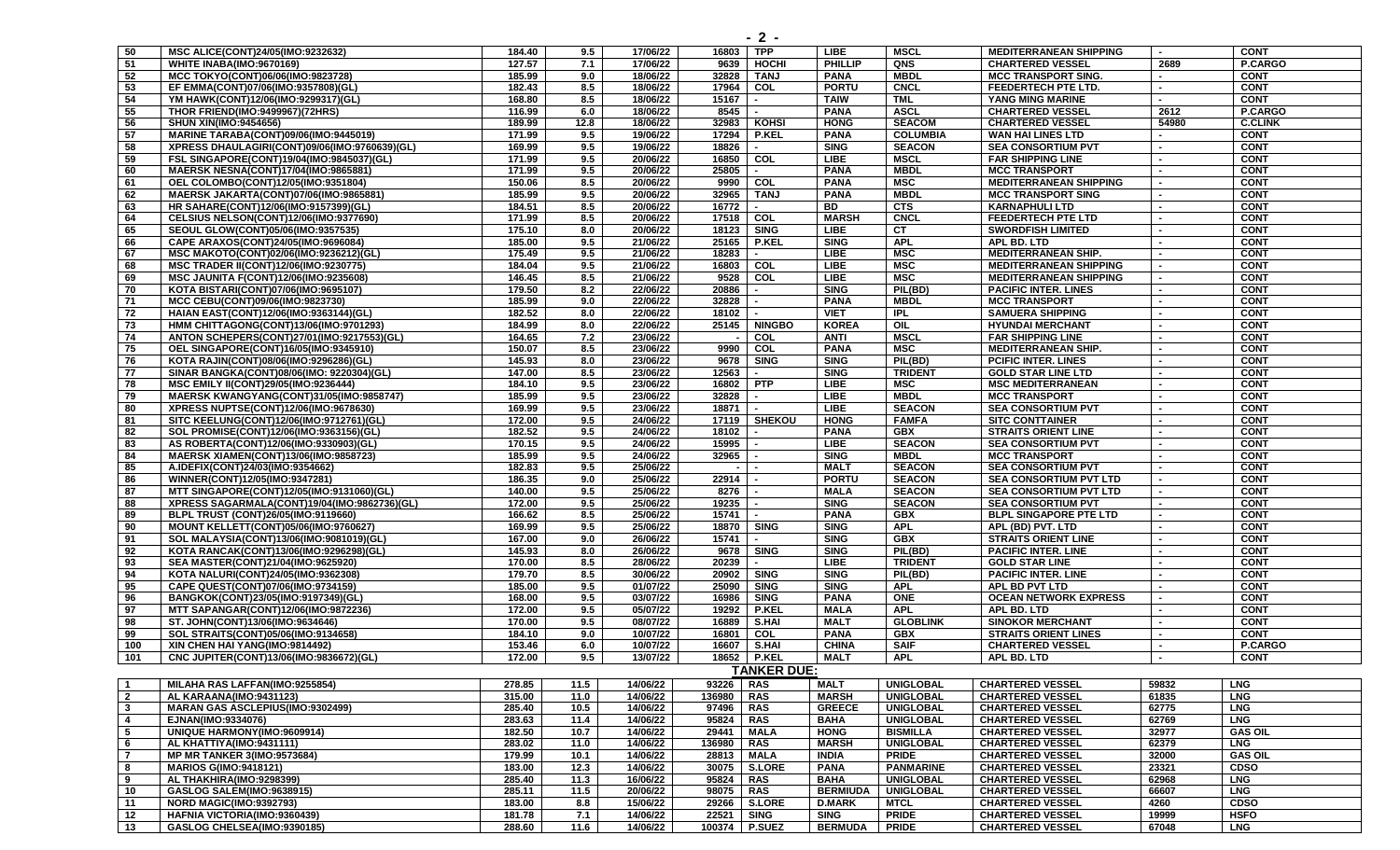|                         |                                           |                          |                   |                            | $-3-$                               |                              |                                  |                    |                                          |                                |              |                |                                |
|-------------------------|-------------------------------------------|--------------------------|-------------------|----------------------------|-------------------------------------|------------------------------|----------------------------------|--------------------|------------------------------------------|--------------------------------|--------------|----------------|--------------------------------|
| - 14                    | ORION EXPRESS(IMO:9188764)                | 184.60                   | 10.2 <sub>1</sub> | 17/06/22                   | 22848                               | <b>BD</b>                    | <b>PSP</b>                       |                    | <b>CHARTERED VESSEL</b>                  |                                | 27500        |                | <b>HSFO</b>                    |
|                         | AT KUTUBDIA/MATARBARI ANCHORAGE:          |                          |                   |                            |                                     |                              |                                  |                    |                                          |                                |              |                |                                |
| $\overline{1}$          | SWIFT CRO(Attach by High Court: 23/02/11) |                          | 184.60            | <b>BALLAST</b>             | <b>VIZA</b>                         | <b>PANA</b>                  |                                  | <b>BROTHERS</b>    | R/A(11/09 AT 1800)                       |                                | 6.5          |                |                                |
| $\overline{2}$          | SVITZER CHITTAGONG(IMO:9843493)           | $\sim$                   | 36.00             | <b>BALLAST</b>             | <b>PHUKET</b>                       | <b>PANA</b>                  | <b>SEAWAVE</b>                   |                    | 16/06 AT 1200                            |                                | 5.0          | $\overline{a}$ |                                |
| $\overline{\mathbf{3}}$ | TUG SVITZER RANGPUR(IMO:9820570)          | $\sim$                   | 32.00             | <b>BALLAST</b>             | <b>SING</b>                         | <b>SING</b>                  | <b>SEAWAVE</b>                   |                    | 24/09 AT 1700                            |                                | 4.2          | $\blacksquare$ |                                |
| $\overline{4}$          | <b>TUG SUMMIT PSA-1</b>                   | $\sim$                   | 29.95             | <b>BALLAST</b>             | <b>SING</b>                         | <b>SING</b>                  | <b>SEAWAVE</b>                   |                    | R/A(19/04 AT 1200)                       |                                | 4.0          |                |                                |
| 5                       | TUG SUMMIT PSA 2(IMO:984352)              | $\sim$                   | 29.95             | <b>BALLAST</b>             | <b>SING</b>                         | <b>SING</b>                  | <b>SEAWAVE</b>                   |                    | R/A(19/04 AT 1200)                       |                                | 4.0          | ٠              |                                |
|                         |                                           |                          | 29.95             | <b>BALLAST</b>             |                                     |                              |                                  |                    |                                          |                                |              |                |                                |
| 6<br>$\overline{7}$     | <b>TUG SUMMIT PSA 3(IMO:9843534)</b>      | $\sim$                   |                   | <b>BALLAST</b>             | <b>SING</b>                         | <b>SING</b>                  | <b>SEAWAVE</b>                   |                    | R/A(19/04 AT 1200)<br>R/A(19/04 AT 1200) |                                | 4.0          |                |                                |
|                         | <b>TUG SUMMIT PSA 4(IMO:9847229)</b>      |                          | 29.95             |                            | <b>SING</b><br><b>SING</b>          | <b>SING</b>                  | <b>SEAWAVE</b><br><b>SEAWAVE</b> |                    |                                          |                                | 4.0          |                |                                |
| 8                       | TUG SUMMIT PSA 5(IMO:9854272)             |                          | 29.95             | <b>BALLAST</b>             |                                     | <b>PANA</b>                  |                                  |                    | R/A(19/04 AT 1200)                       |                                | 4.0          |                |                                |
| 9                       | <b>SUMMIT LNG(IMO:9322255)</b>            | $\overline{\phantom{a}}$ | 277.00            | <b>LNG</b>                 | <b>RAS</b>                          | <b>BELG</b>                  |                                  | <b>UNIGLOBAL</b>   | 20/04 AT 0900                            |                                | 11.7         | 59711          |                                |
| 10                      | <b>EXCELLENCE</b>                         | $\sim$                   | 277.00            | <b>LNG</b>                 | <b>RAS</b>                          | <b>BELGIUM</b>               | <b>UNIGLOBAL</b>                 |                    | 24/04 AT 1400                            |                                | 12.5         | 60047          |                                |
| 11                      | ATLANTIC PRIDE(IMO:9274616)               | $\sim$                   | 250.00            | <b>CRUDE OIL</b>           | <b>MAL</b>                          | <b>TUVA</b>                  | <b>BASHUND</b>                   |                    | 25/12 AT 1756                            |                                | 10.8         | 100092         |                                |
| 12                      | <b>ORANJE(IMO:9263904)</b>                | $\sim$                   | 185.00            | <b>BALLAST</b>             | <b>MILA</b>                         | <b>CYP</b>                   | <b>PRANTIK</b>                   |                    | 02/02 AT 1000                            |                                | 8.0          | ۰.             |                                |
| 13                      | SVITZER FOXTROT(IMO:9592525)              | $\sim$                   | 45.00             | <b>BALLAST</b>             | KOL                                 | <b>SING</b>                  | <b>SEAWAVE</b>                   |                    | R/A(14/03 AT 1830)                       |                                | 5.0          |                |                                |
| 14                      | BLPG CHALLANGER(IMO:9238284)              | $\sim$                   | 227.00            | <b>LNG</b>                 | YANGU                               | BD                           |                                  | <b>INTERPORT</b>   | 14/03 AT 1500                            |                                | 11.0         | 56000          |                                |
| 15                      | TUG TERAS HYDRA(IMO:9531296)              |                          | 36.00             | <b>BALLAST</b>             | <b>LUMU</b><br>495                  | <b>INDO</b>                  | <b>PRANTIK</b>                   |                    | 04/05 AT 1500                            |                                | 4.0          |                | <b>TOWING BARGE ASLCO 3005</b> |
| 16                      | <b>BARGE ASLCO 3005(NO:401531)</b>        | $\sim$                   | 87.86             | P.CARGO                    | 3527<br>LUMU                        | <b>SING</b>                  | <b>PRANTIK</b>                   |                    | 04/05 AT 1500                            |                                | 4.2          | 7899           |                                |
| 17                      | MILAHA RAS LAFFAN(IMO:9255854)            | $\sim$                   | 278.85            | <b>LNG</b>                 | <b>RAS</b><br>93226                 | <b>MALT</b>                  |                                  | <b>UNIGLOBAL</b>   | 23/05 AT 0600                            |                                | 11.4         | 70000          |                                |
| 18                      | LPG WARRIOR(IMO:9317298)(R.2310)          | $\sim$                   | 230.00            | <b>LPG</b>                 | 45965<br><b>FUJA</b>                | BD                           |                                  | <b>INTERPORT</b>   | 08/05 AT 1600                            |                                | 10.8         | 66079          |                                |
| 19                      | LNG ADVENTURE(IMO:9870159)                | $\sim$                   | 293.00            | <b>LNG</b>                 | 115408<br><b>CAME</b>               | <b>FRANCE</b>                | <b>INTERPORT</b>                 |                    | 05/06 AT 1100                            |                                | 11.4         | 19000          |                                |
| 20                      | TUG DANUM 92(IMO:9535450))(R.2641)        | $\sim$                   | 34.92             | <b>BALLAST</b>             | 476<br>LUMU                         | <b>MALA</b>                  |                                  | <b>JARWORLD</b>    | 09/06 AT 1030                            |                                | 4.95         |                | <b>TOWING BARGE LINAU 73</b>   |
| 21                      | BARGE LINAU 73(IMO:330983)(R.2640)        |                          | 101.01            | <b>STONE</b>               | 4328<br><b>LUMU</b>                 | <b>MALA</b>                  |                                  | <b>JARWORLD</b>    | 09/06 AT 1030                            |                                | 4.0          | 9574           |                                |
| 22                      | STEMNITSA(IMO:9693070)(R.2754)            | $\blacksquare$           | 250.00            | <b>CRUD OIL</b>            | 62388<br><b>JABEL</b>               | <b>MALT</b>                  | <b>POTL</b>                      |                    | 10/06 AT 1000                            |                                | 14.0         | 99912          |                                |
| 23                      | TUG ORION WB 2(IMO:9560314)               |                          | 24.96             | <b>BALLAST</b>             | <b>SING</b>                         | <b>NIUE</b>                  | <b>PRANTIK</b>                   |                    | (R/A 2006 AT 1000)                       |                                | 3.4          | $\blacksquare$ |                                |
|                         | (B): VESSELS AT A/B/C ANCHORAGE:          |                          |                   |                            |                                     |                              |                                  |                    |                                          |                                |              |                |                                |
|                         | (B/1) VESSELS READY:                      |                          |                   |                            |                                     |                              |                                  |                    |                                          |                                |              |                |                                |
| SL.                     | <b>NAME OF VESSEL</b>                     | <b>R/ON</b>              | <b>LENGTH</b>     | <b>CARGO</b>               | <b>GRT</b>                          | <b>L.PORT</b><br><b>FLAG</b> |                                  | <b>LOCAL AGENT</b> |                                          | <b>ARRIVAL DATE &amp;</b>      | <b>ANCHO</b> | <b>DRAFT</b>   | <b>QUANTITY/</b>               |
| NO.                     |                                           |                          |                   |                            |                                     |                              |                                  |                    | <b>TIME</b>                              |                                | -RAGE        |                | <b>REMARKS</b>                 |
| $\mathbf{1}$            | *MAERSK SIHANOUKVILLE(CONT)(IMO:9840714)  | 10/06                    | 186.00            | <b>CONT</b>                | 32828<br><b>P.KEL</b>               | <b>SING</b>                  |                                  | <b>MBDL</b>        |                                          | 10/06 AT 1312                  | C            | 9.5            | 1928                           |
| $\overline{2}$          | <b>SOL HIND(CONT)(IMO:9122057)</b>        | 10/06                    | 184.10            | <b>CONT</b>                | 16801<br><b>SING</b>                | <b>PANA</b>                  |                                  | <b>GBX</b>         |                                          | 10/06 AT 1636                  | C            | 9.5            | 1031                           |
| $\overline{\mathbf{a}}$ | MAERSK QINZHOU(CONT)(IMO:9858704)         | 11/06                    | 186.00            | <b>CONT</b>                | 32965<br><b>P.KEL</b>               | <b>SING</b>                  |                                  | <b>MBDL</b>        |                                          | 11/06 AT 0130                  | C            | 9.5            | 1984                           |
| $\overline{4}$          | *HR FARHA(CONT)(IMO:9213582)(GL)          | 11/06                    | 184.51            | <b>CONT</b>                | 16772<br><b>COL</b>                 | BD                           |                                  | <b>CTS</b>         |                                          | 11/06 AT 0848                  | C            | 9.1            | 1036                           |
| 5                       |                                           | 11/06                    | 185.00            | <b>CONT</b>                | 25165<br><b>SING</b>                | <b>CYP</b>                   |                                  | CT(BD)             |                                          |                                | C            | 9.5            | 1550                           |
|                         | CAPE SYROS(CONT)(IMO:9676204)             |                          | 169.99            |                            | 18871                               | <b>LIBE</b>                  |                                  | <b>SEACON</b>      |                                          | 11/06 AT 1030                  | C            |                | 660                            |
| 6<br>$\overline{7}$     | XPRESS LHOTSE(CONT)(IMO:9678642)          | 11/06<br>12/06           | 171.99            | <b>CONT</b><br><b>CONT</b> | <b>COL</b><br>17518<br><b>P.KEL</b> | LIBE                         |                                  | СT                 |                                          | 11/06 AT 1912<br>12/06 AT 0609 | C            | 8.9<br>9.2     | 924                            |
|                         | CALA PAGURO(CONT)(IMO:9412787)            |                          | 186.00            | <b>CONT</b>                | 31649<br><b>TANJ</b>                | <b>SING</b>                  |                                  | <b>MBDL</b>        |                                          | 12/06 AT 0630                  | C            | 9.5            | 1910                           |
| 8                       | MAERSK CHATTOGRAM(CONT)(IMO:9761023)      | 12/06                    | 168.46            |                            |                                     |                              |                                  |                    |                                          |                                |              |                |                                |
| 9                       | ALVAN(CONT)(IMO:9165798)                  | 12/06                    |                   | <b>CONT</b>                | <b>P.KEL</b><br>15670               | <b>IRAN</b>                  |                                  | QCSL               |                                          | 12/06 AT 1443                  | C            | 8.8            | 654                            |
| 10                      | <b>KOTA RIA(CONT)(IMO:9296339)</b>        | 12/06                    | 145.93            | <b>CONT</b>                | 9725<br><b>SING</b>                 | <b>SING</b>                  |                                  | PIL(BD)            |                                          | 12/06 AT 1836                  | C            | 8.2            | 576                            |
| 11                      | HERMANN SCHEPERS(CONT)(IMO:9255751)(GL)   | 13/06                    | 164.65            | <b>CONT</b>                | 9755<br><b>COL</b>                  | <b>ANTI</b>                  |                                  | MSC                |                                          | 13/06 AT 0900                  | C            | 7.2            | 631                            |
| 12                      | <b>MSC POLO II(CONT)(IMO:9139086)</b>     | 13/06                    | 184.10            | <b>CONT</b>                | 16661<br><b>COL</b>                 | LIBE                         |                                  | MSC                |                                          | 13/06 AT 0930                  | C            | 9.5            | 611                            |
| 13                      | OLYMPIA(CONT)(IMO:9765574)(GL)            | 13/06                    | 172.00 CONT       |                            | 17907<br><b>HONG</b>                | <b>MARS</b>                  |                                  | <b>APL</b>         |                                          | 13/06 AT 1418                  | C            | 9.3            | 1102                           |
| 14                      | KOTA BUANA(CONT)(IMO:9638628)             | 14/06                    | 179.50            | <b>CONT</b>                | <b>SING</b><br>21651                | <b>SING</b>                  |                                  | PIL(BD)            |                                          | 14/06 AT 0405                  | C            | 9.0            | 992                            |
| 15                      | CNC NEPTUNE(CONT)(IMO:9836658)(GL)        | 14/06                    | 172.00            | <b>CONT</b>                | 18652<br><b>SIKO</b>                | <b>SING</b>                  |                                  | <b>APL</b>         |                                          | 14/06 AT 0410                  | C            | 9.45           | 1213                           |
| 16                      | GEAT WISDOM(IMO:9207792)(R.2327)          | 25/05                    | 185.74            | GI(SODA ASH)               | 26010<br><b>ZHEN</b>                | <b>MARSH</b>                 |                                  | <b>OTSL</b>        |                                          | 16/05 AT 1145                  | $\mathbf{A}$ | 8.5            | 40742                          |
| $\overline{17}$         | *PEGASUS(R.2352)                          | 25/05                    |                   | 189.99 GI(SCRAP)           | 32982<br><b>EGYPT</b>               | <b>MARSH</b>                 |                                  | <b>ASCL</b>        |                                          | 18/05 AT 0030                  | A            | 8.5            | 45788                          |
| 18                      | DARYA SINDHU(IMO:9844992)                 | 27/05                    | 179.97            | GI(SCRAP)                  | 21546<br><b>USA</b>                 | <b>HONG</b>                  |                                  | <b>LITMOND</b>     |                                          | 25/05 AT 1730                  | в            | 8.5            | 28066                          |
| 19                      | <b>PRT DREAM(IMO:9524011)</b>             | 01/06                    |                   | 189.99   GI(ST.COIL)       | 31756<br><b>SING</b>                | <b>PANA</b>                  |                                  | <b>BBAL</b>        |                                          | 01/06 AT 0300                  | C            | 8.48           | 29195                          |
| 20                      | *PIONEER GLORY(IMO:9350111)(72HRS)        | 05/06                    |                   | 110.67 WOOD PULP           | 7444<br><b>INDO</b>                 | <b>TUVA</b>                  |                                  | <b>ASAL</b>        |                                          | 31/05 AT 1350                  | в            | 7.8            | 9508                           |
| 21                      | <b>KEN UN(IMO:9727089)</b>                | 09/06                    |                   | 179.99 GI(SCRAP)           | 22501<br><b>SING</b>                | <b>PANA</b>                  |                                  | <b>LITMOND</b>     |                                          | 06/06 AT 1642                  | A            | 8.5            | 32999                          |
| 22                      | XING ZHI HAI(IMO:9728356)                 | 09/06                    |                   | 179.99 GI(SCRAP)           | 21532<br><b>SING</b>                | <b>HONG</b>                  |                                  | <b>LITMOND</b>     |                                          | 06/06 AT 1812                  | $\mathbf{A}$ | 8.5            | 32800                          |
| 23                      | <b>HAN ZHI(IMO:9135877)</b>               | 11/06                    |                   | 107.42   P.CARGO           | 5799<br>IND.                        | <b>SING</b>                  |                                  | QNS                |                                          | 11/06 AT 1300                  | C            | 7.9            | 1740                           |
| 24                      | ATHOS(IMO:9320336)                        | 11/06                    | 178.72 LOG        |                            | 19198                               | <b>B.SHUN</b><br><b>BAHA</b> |                                  | A&J                |                                          | 11/06 AT 2000                  | C            | 8.5            | 23620                          |
| 25                      | KOOKYANG EXPRESS(IMO:9244312)             | 13/06                    |                   | 112.00 P.CARGO             | <b>SING</b>                         | <b>KOREA</b>                 |                                  | QNS                |                                          | R/A(13/06 AT 1800)             | C            | 6.8            | 1771                           |
|                         | (B/2): VESSELS NOT READY:                 |                          |                   |                            |                                     |                              |                                  |                    |                                          |                                |              |                |                                |
| $\mathbf 1$             | ASL MERCURY(IMO:9519303)(R.2697)          |                          | $190.00$          | GI(SODA ASH)               | 32987<br><b>P.KEL</b>               | <b>LIBE</b>                  |                                  | COSCOL             |                                          | 08/06 AT 1818                  | A            | 11.2           | 44403                          |
| $\overline{\mathbf{2}}$ | KHADEEJAH JAHAN II(IMO:9407536)(R.2682)   |                          | 189.90   SLAG     |                            | 30816<br><b>SING</b>                | BD                           |                                  | <b>SRSL</b>        |                                          | 08/06 AT 1300                  | A            | 10.8           | 41300                          |
| $\overline{\mathbf{3}}$ | ANDREA ENTERPRISE(IMO:9749946)            | $\overline{\phantom{a}}$ |                   | 179.96 GI(SCRAP)           | 21525<br><b>SING</b>                | <b>PANA</b>                  |                                  | <b>ABC</b>         |                                          | 10/06 AT 2100                  | A            | 9.75           | 31660                          |
| $\overline{4}$          | *BLPL FAITH(CONT)(IMO:9146297)(GL)        |                          |                   | 140.00 CONT                | 8299<br><b>P.KEL</b>                | <b>PANA</b>                  |                                  | <b>GBX</b>         |                                          | 07/06 AT 1805                  | C            | 7.3            | 417                            |
| 5                       | <b>DONG MINH(IMO:9180035)</b>             | ь.                       |                   | 169.00   P.CARGO           | S.HAI                               | <b>PANA</b>                  |                                  | QNS                |                                          | R/A(08/06 AT 1820)             | C            | 7.0            | 388                            |
| 6                       | ORIENTAL DIAMOND(IMO:9399868)             |                          |                   | 183.00 GAS OIL             | <b>SING</b><br>30110                | <b>PANA</b>                  |                                  | <b>PRIDE</b>       |                                          | 11/06 AT 2130                  | в            | 10.8           | 34603                          |
| $\overline{7}$          | AISHA SARWAR(IMO:9200433)(R.2790)         |                          |                   | 189.33   C.CLINK           | <b>BAYA</b><br>22612                | BD                           |                                  | <b>SRSL</b>        |                                          | 10/06 AT 0900                  | A            | 11.5           | 43600                          |
| 8                       | ATHENIA(IMO:9498951)(R.2753)              |                          | 110.00 RBD        |                            | 5256<br><b>MALA</b>                 | <b>SING</b>                  |                                  | <b>MTCL</b>        |                                          | 12/06 AT 1918                  | C            | 8.0            | 8000                           |
| $\overline{\mathbf{9}}$ | <b>ES VALOR(IMO:9843625)</b>              |                          | 140.00 RBD        |                            | 8916<br><b>PANT</b>                 | LIBE                         |                                  | <b>BERING</b>      |                                          | 13/06 AT 0420                  | C            | 8.3            | 11999                          |
| 10                      | *SAEHAN WALLABY(IMO:9264879)              |                          |                   | 124.00 PHOSP.ACID          | <b>SING</b><br>6976                 | <b>PANA</b>                  |                                  | <b>SEACOM</b>      |                                          | 13/06 AT 1235                  | C            | 8.4            | 10000                          |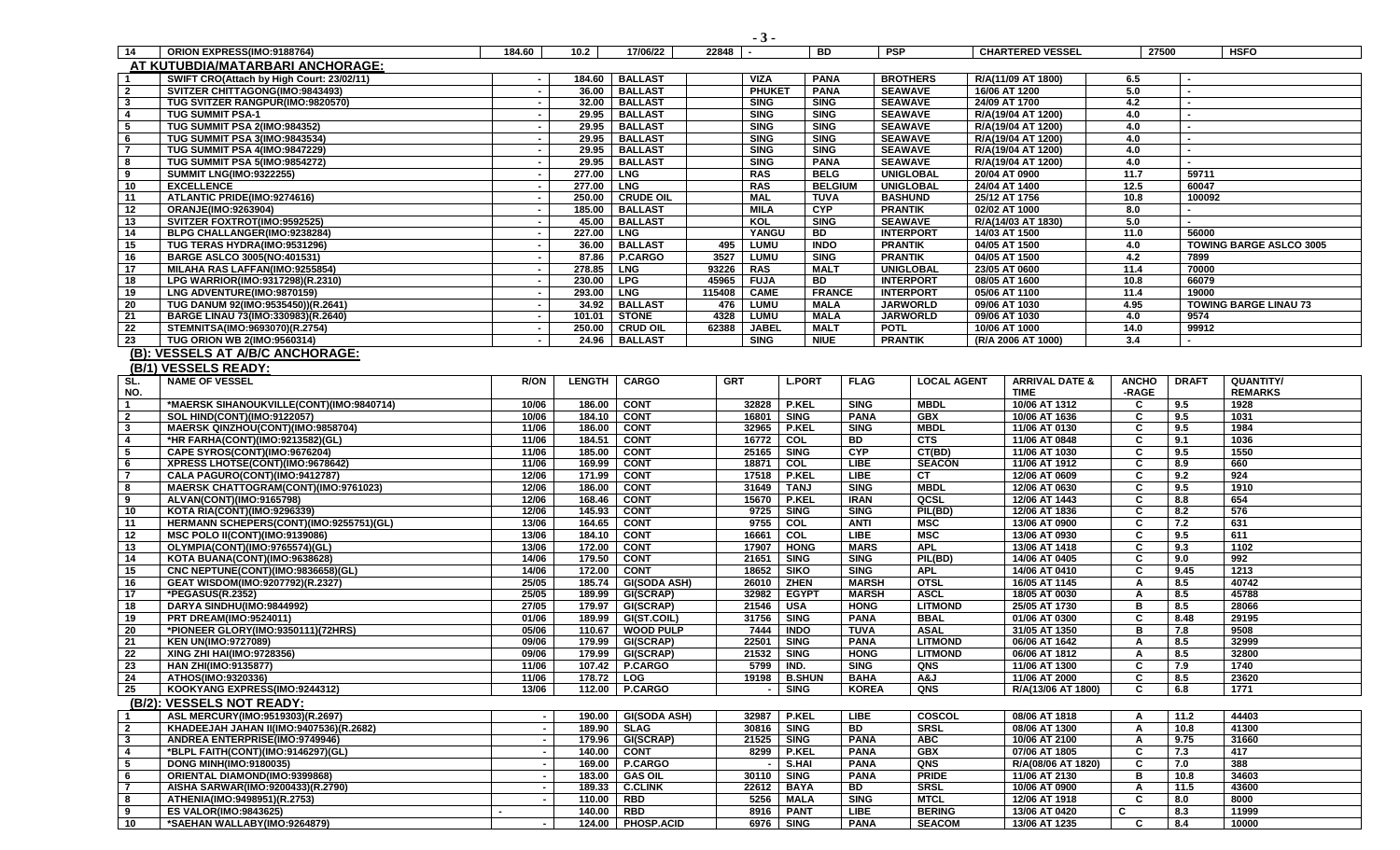|                         | $1000$ . Teodelo antal into emil ed i emertinto into thom. |                          |            |                    |            |                |                 |                  |                    |                          |        |                                |
|-------------------------|------------------------------------------------------------|--------------------------|------------|--------------------|------------|----------------|-----------------|------------------|--------------------|--------------------------|--------|--------------------------------|
| $\overline{\mathbf{1}}$ | <b>CRYSTAL SAPPHIRE</b>                                    | $\sim$                   | $189.00$ - |                    |            | <b>SALALA</b>  | BD              | CNL              | 22/12 AT 0212      | A                        | 6.0    | A/.FOR OWNER INSTRUCTION       |
| $\overline{2}$          | <b>CRYSTAL GOLD</b>                                        |                          |            | 168.30   BALLAST   |            | <b>CTG</b>     | IND             | <b>CNL</b>       | 15/03 AT 1430      | C                        | 5.6    |                                |
| $\mathbf{3}$            | <b>CHELSEA</b>                                             | $\sim$                   |            | 189.00 BALLAST     |            | $\sim$         | $\sim$          | ???              | 21/04 AT 0248      | $\overline{\phantom{a}}$ | $\sim$ |                                |
| $\overline{4}$          | HTK EMOTION(IMO:9557331)(RENAMED: MV. MAA)                 |                          |            | 79.57 BALLAST      |            | <b>SING</b>    | <b>LIBE</b>     | <b>NAAF</b>      | 03/12 AT 1215      | C                        | 3.1    | A/.FOR OWNER INSTRUCTION       |
| - 5                     | <b>FALD-E-RABBI</b>                                        | $\sim$                   | 112.00     | $\sim$             |            | KOL            | <b>PANA</b>     | <b>EDTL</b>      | R/A(23/04 AT 1600) | C                        | 4.5    | -DO-                           |
| - 6                     | TUG AT 3201(IMO:9443346)                                   | $\sim$                   |            | 29.50 BALLAST      |            | $\sim$         | <b>BD</b>       | $\overline{??}$  | 11/09 AT 1400      | B                        | 4.16   |                                |
| $\overline{7}$          | <b>KAREN(IMO:9237876)</b>                                  | $\sim$                   |            | 91.60 BALLAST      |            | TUTI           | ANTI            | <b>NAAF</b>      | 14/07 AT 1010      | в                        | 4.5    | -DO-                           |
| - 8                     | ZD 6998 (Attach by High Court: 12/01/2022)                 |                          |            | 60.00 BALLAST      |            | <b>PASIR</b>   | S.LEON          | <b>JAR WORLD</b> | R/A(19/05 AT 1600) | C                        | 2.5    |                                |
| 9                       | DE LIN(IMO:8434594)                                        |                          | 75.00\     | <b>BALLAST</b>     |            | ZHUH           | <b>BELIZ</b>    | <b>JAC</b>       | 27/11 AT 1100      | C                        | 4.0    | $-DO-$                         |
| 10                      | <b>TUG HULK(IMO:9190925)</b>                               |                          |            | 58.00 BALLAST      |            | <b>MUMB</b>    | <b>VANT</b>     | <b>GPSL</b>      | 14/12 AT 1420      | A                        | 6.3    | A/.FOR OWNER INSTRUCTION       |
| 11                      | SVITZER DHAKA(Attach by High Court: 14/12/2020)            | $\sim$                   | 29.94      | <b>BALLAST</b>     |            | <b>SING</b>    | <b>SING</b>     | <b>SEAWAVE</b>   | R/A(16/11 AT 1200) | C                        | 5.0    | $-DO-$                         |
| - 12                    | PROSPERITY(IMO:8400531)(Attach by High Court: 15/06/2020)  |                          | 165.60     |                    |            | YANG           | <b>PANA</b>     | <b>ARGO</b>      | 08/02 AT 1148      | C                        | 5.0    | -DO-                           |
| - 13                    | SVITZER KHULNA(IMO:9820668)                                |                          | 34.00      | <b>BALLAST</b>     |            | IND.           | <b>SING</b>     | <b>SEAWAVE</b>   | R/A(21/10 AT 1300) | C                        | 5.0    | -DO-                           |
| - 14                    | NORD TRUST(IMO:9454187)                                    | $\sim$                   | 189.90     | <b>BALLAST</b>     |            | <b>MONG</b>    | <b>PANA</b>     | <b>IPL</b>       | 28/10 AT 2306      | в                        | 5.2    | -DO-                           |
| - 15                    | <b>LCT JUREN(IMO:8538613)</b>                              | $\sim$                   |            | 75.00 BALLAST      |            | <b>SING</b>    | <b>VOLIVIA</b>  | <b>OTSL</b>      | 22/01 AT 1230      | $\sim$                   | 3.5    | -DO-                           |
| - 16                    | MILLION BELL(IMO:9640607)                                  | $\sim$                   | 197.00     | <b>BALLAST</b>     |            | <b>HALD</b>    | <b>PANA</b>     | <b>FAL</b>       | 28/03 AT 2324      | B                        | 6.23   |                                |
| 17                      | SCHUMI-7(IMO:9140607)                                      |                          |            | 105.00 BALLAST     | 4961       | <b>MONG</b>    | THAI            | <b>INTERPORT</b> | 25/05 AT 1642      | C                        | 4.1    | <b>FOR BUNKERING</b>           |
| 18                      | TUG NAVIMAR-3(IMO:9526045)                                 | $\sim$                   | 30.83      | <b>BALLAST</b>     | 370        | <b>CHENN</b>   | <b>ST.KITTS</b> | <b>OTSL</b>      | 03/06 AT 0001      | в                        | 3.5    | <b>TOWING BARGE AM MERMAID</b> |
| - 19                    | PRIDE(IMO:9153525) (Attach by High Court: 01/06/2022)      | $\sim$                   |            | 333.00 BALLAST     | 159423     | <b>SOHAR</b>   | <b>ST.KITS</b>  | <b>SIGMA</b>     | 04/05 AT 1615      | C                        | 8.2    | A/. FOR OWNER INSTRUCTION      |
| 20                      | TUG WEST OCEAN 8(IMO:7417264)(R.2756)                      | $\sim$                   | 51.36      | <b>BALLAST</b>     | 220        | CEBU           | PHILLIP         | <b>MMA</b>       | 08/06 AT 1400      | в                        | 5.2    | TOWING DEAD VSL M.T.QUEEN      |
| -21                     | TUG MJS GLORY(IMO:9850472)(R.2794)                         |                          | 25.07      | <b>BALLAST</b>     | 182        | <b>BATA</b>    | <b>INDO</b>     | <b>MMA</b>       | 08/06 AT 1400      | в                        | 5.2    | TOWING DEAD VSL M.T.QUEEN      |
| 22                      | TUG TC SAPPHIRE(IMO:9309265)                               | $\sim$                   | 100.00     | <b>BALLAST</b>     | 1463       | PHILI          | <b>PANA</b>     | <b>SIMNI</b>     | 11/06 AT 0730      | в                        | 4.2    | TOWING DEAD VSL S. S. RORO 3   |
|                         | (B/4): VESSELS NOT ENTERING:                               |                          |            |                    |            |                |                 |                  |                    |                          |        |                                |
|                         | ATHENA(IMO:9426726)                                        |                          |            | <b>AGGREGATE</b>   |            | <b>FUJA</b>    | <b>MARSH</b>    | <b>ATSL</b>      | 02/02 AT 0718      | A                        | 10.5   | 46250                          |
| $\mathbf{1}$            |                                                            | $\blacksquare$           | 199.98     |                    |            |                |                 |                  |                    |                          |        |                                |
| $\overline{2}$          | BARGE AZ QINGDAO(IMO:525318)                               |                          | 111.25     | <b>AGGREGATE</b>   |            | <b>CHENN</b>   | <b>SING</b>     | <b>ATSL</b>      | 12/02 AT 0800      | C                        | 6.0    | 13600                          |
| $\mathbf{3}$            | STAR MISTRAL(IMO:9684225)                                  |                          |            | 189.94   RAW SUGAR |            | <b>SANTOS</b>  | LIBE            | <b>GM SHIP</b>   | 09/04 AT 0448      | A                        | 10.9   | 45600                          |
| 4                       | <b>MEGHNA PRINCESS(IMO:9805776)(R.2259)</b>                |                          |            | 199.90 RAW SUGAR   | 35210      | <b>JAIGARH</b> | BD              | <b>USL</b>       | 09/05 AT 0624      | A                        | 11.4   | 60500                          |
| - 5                     | BROADGATE(IMO:9785122)(R.2308)                             | $\blacksquare$           | 179.97     | <b>LENTILS</b>     | 33225      | <b>SING</b>    | LIBE            | IMS              | 13/05 AT 0844      | A                        | 10.8   | 35505                          |
| - 6                     | MCL-12(IMO:8577982)(R.2291)                                | $\sim$                   | 71.94      | <b>Y.CORN</b>      | 1854       | YANG           | <b>MYAN</b>     | <b>MULTIPORT</b> | 15/05 AT 1142      | C                        | 4.0    | 2650                           |
| -7                      | AQUITANIA(IMO:9300491)(R.2371)                             | $\overline{\phantom{a}}$ | 189.99     | <b>SLAG</b>        | 31238      | <b>SING</b>    | UK              | AKIJ             | 17/05 AT 1112      | в                        | 10.8   | 42500                          |
|                         |                                                            |                          |            |                    |            |                | <b>CYP</b>      |                  | 28/04 AT 2118      | в                        | 9.5    | 24625                          |
| - 8                     | HANDY STRANGER(IMO:9643453)                                | $\sim$                   | 182.00     | GI(SCRAP)          | 23163      | <b>SING</b>    |                 | <b>EVERETT</b>   |                    |                          |        |                                |
| 9                       | AEPOS(IMO:9875642)(R.2192)                                 |                          | 199.90     | <b>WHEAT</b>       | 35906      | <b>SING</b>    | <b>PORTU</b>    | <b>TOGGI</b>     | 19/05 AT 1312      | A                        | 11.45  | 60375                          |
| 10                      | PAC SHARON(IMO:9913688)                                    | $\blacksquare$           | 199.99     | <b>SOYABEAN</b>    | 35812      | <b>EGYPT</b>   | <b>HONG</b>     | <b>MULTIPORT</b> | 22/05 AT 0424      | A                        | 11.0   | 44138                          |
| 11                      | <b>SENNA(IMO:9140449)</b>                                  | $\blacksquare$           | 105.92     | LPG                | 4002       | <b>DHAM</b>    | <b>THAI</b>     | <b>INTERPORT</b> | 22/05 AT 0842      | в                        | 5.0    | 1910                           |
| 12                      | SIRRAH(IMO:9200342)(R.2425)                                | $\overline{\phantom{a}}$ | 185.73     | <b>C.CLINK</b>     | 25955      | <b>SOHAR</b>   | <b>PANA</b>     | IMS              | 19/05 AT 1000      | A                        | 11.8   | 47001                          |
| 13                      | ZEIN(IMO:9216822)(R.2439)                                  | $\sim$                   |            | 189.99   LIMESTONE | 30303      | <b>SING</b>    | <b>PANA</b>     | <b>AKIJ</b>      | 22/05 AT 0530      | A                        | 11.4   | 51303                          |
| 14                      | ULTRA BELLAMBI(IMO:9624641)                                | $\sim$                   | 199.98     | DAP                | 34777      | <b>JORF</b>    | <b>PANA</b>     | <b>SSL</b>       | 24/05 AT 0644      | Α                        | 10.61  | 44000                          |
|                         |                                                            |                          |            | 111.00   BALL CLAY | 7104       | <b>P.KEL</b>   | <b>PANA</b>     | <b>FMS</b>       | 24/05 AT 0700      | в                        | 9.5    | 10500                          |
| 15                      | HAI DUONG 09(IMO:9342243)                                  | $\sim$                   |            |                    |            |                |                 |                  |                    |                          |        |                                |
| 16                      | AN HAI KELSEY(IMO:9561693)                                 |                          |            | 92.00   PTA(BAG)   | 2999       | <b>CHINA</b>   | <b>VIET</b>     | <b>USL</b>       | 25/05 AT 0815      | в                        | 5.85   | 4000                           |
| 17                      | GSM(IMO:9334961)(R.2379)                                   | $\blacksquare$           |            | 115.48   WOOD PULP | 7823       | <b>SING</b>    | <b>VIET</b>     | <b>USL</b>       | 29/05 AT 2125      | C                        | 8.2    | 8000                           |
| 18                      | DMC NEPTUNE(IMO:9433200)                                   | $\sim$                   | 169.37     | <b>UREA</b>        | 17025      | <b>FUJA</b>    | <b>PANA</b>     | <b>SSL</b>       | 31/05 AT 0100      | A                        | 9.9    | 25805                          |
| 19                      | RUI FU CHENG(IMO:9272448)                                  | $\sim$                   | 189.99     | <b>COAL</b>        | 30662      | <b>BONT</b>    | LIBE            | <b>UNIOCEAN</b>  | 31/05 AT 1100      | A                        | 12.5   | 54100                          |
| 20                      | <b>BARGE AM MERMAID</b>                                    | $\blacksquare$           |            | 100.58   AGGREGATE | 4241       | <b>CHENN</b>   | <b>SING</b>     | <b>OTSL</b>      | 03/06 AT 0001      | в                        | 5.6    | 4400                           |
| -21                     | TOMINI DYNASTY(IMO:9721360)(R.2328)                        | $\sim$                   |            | 199.00   RAW SUGAR | 36308      | <b>SANTOS</b>  | <b>MARSH</b>    | 1MC              | 30/05 AT 1030      | A                        | 10.5   | 42000                          |
| 22                      | APARAJITA(IMO:9237254)                                     |                          | 110.67     | <b>FELDSPAR</b>    | 7433       | KAKI           | BD              | <b>MLS</b>       | 03/06 AT 0900      | A                        | 8.5    | 9500                           |
|                         |                                                            |                          |            |                    |            |                |                 |                  |                    |                          |        |                                |
| 23                      | CROWN VISION(IMO:9227998)                                  |                          |            | 189.99   C.CLINK   | 28647      | <b>BAYA</b>    | <b>BD</b>       | <b>CMSS</b>      | 04/06 AT 1554      | A                        | 11.5   | 49200                          |
| 24                      | <b>BEILUN 17(IMO:9672052)</b>                              | $\overline{\phantom{a}}$ |            | 199.90 LIMESTONE   | 36518      | <b>FUJA</b>    | <b>CHINA</b>    | <b>RENU</b>      | 03/06 AT 1512      | A                        | 11.5   | 61251                          |
| -25                     | OCEAN PRIDE(IMO:9324095)                                   | $\sim$                   |            | 189.90   RAW SUGAR | 31234      | <b>SANTOS</b>  | <b>MARSH</b>    | <b>USL</b>       | 04/06 AT 2018      | A                        | 10.2   | 53800                          |
| 26                      | JAHAN BROTHERS(IMO:9072223)                                | $\blacksquare$           | 185.84     | <b>C.CLINK</b>     | 25899      | <b>BAYA</b>    | BD.             | <b>SRSL</b>      | 18/05 AT 2306      | A                        | 11.5   | 42400                          |
| 27                      | AMEENA JAHAN(IMO:9538945)                                  | $\overline{\phantom{a}}$ |            | 189.94   SLAG      | 29977      | <b>SING</b>    | BD              | <b>SRSL</b>      | 03/06 AT 1606      | A                        | 11.3   | 44000                          |
| 28                      | SARWAR JAHAN(IMO:9233600)                                  |                          |            | 189.80   C.CLINK   | 28021      | KOHSI          | BD              | <b>SRSL</b>      | 03/06 AT 1330      | A                        | 11.5   | 48920                          |
| 29                      | BAODA 17(IMO:9274458)(R.2699)                              |                          | 189.99     | <b>LIMESTONE</b>   | 30012      | MINA           | <b>PANA</b>     | <b>JARWORLD</b>  | 08/06 AT 0112      | A                        | 11.7   | 50003                          |
| -30                     | AKIJ WAVE(IMO:9109366)(R.2745)                             |                          |            | 189.80   C.CLINK   | 27011      | THAI           | <b>BD</b>       | <b>AKIJ</b>      | 07/06 AT 1700      | A                        | 1.4    | 42500                          |
|                         |                                                            |                          |            |                    |            |                |                 |                  |                    |                          |        |                                |
| 31                      | JAG RADHA(IMO:9496135)(R.2569)                             | $\sim$                   |            | 189.99 WHEAT       | 32354      | KAND           | <b>INDIA</b>    | <b>SEACOM</b>    | 31/05 AT 0400      | A                        | 11.2   | 44745                          |
| 32                      | GOLDEN GLINT(IMO:9738911)(R.2723)                          |                          |            | 199.98 SOYABEAN    | 34773 ITAQ |                | <b>MALT</b>     | <b>USL</b>       | 08/06 AT 0800      | $\Delta$                 | 10.45  | 42000                          |
| 33                      | NORD MISSISSIPPI(IMO:9725457)(R.2668)                      | $\sim$                   |            | 199.90   R.SEED    | 34558 AUS  |                | <b>PANA</b>     | <b>SAFESHIP</b>  | 08/06 AT 0712      | A                        | 10.5   | 41526                          |
| -34                     | STENA IMPRESSION(IMO:9667461)                              | $\blacksquare$           |            | 183.20 SOYABEAN    |            | 29680 KAKI     | UK              | <b>USL</b>       | 10/06 AT 0730      | в                        | 10.0   | 30281                          |
| -35                     | FEDERAL ISLAND(IMO:9790842)                                | $\blacksquare$           |            | 199.98 STONE       | 35832      | <b>KAND</b>    | <b>PANA</b>     | <b>MARSL</b>     | 08/06 AT 1006      | A                        | 11.5   | 20700                          |
| 36                      | <b>DA NANG GAS(IMO:9388429)</b>                            | $\blacksquare$           | 99.90 LNG  |                    | 4306       | <b>DHAM</b>    | <b>VIET</b>     | <b>UNIGLOBAL</b> | 09/06 AT 2100      | C                        | 6.0    | 1845                           |
| -37                     | <b>BULK AQUILA(IMO:9725574)</b>                            | $\overline{\phantom{a}}$ |            | 199.99 WHEAT       | 38227      | <b>BENCO</b>   | <b>PANA</b>     | <b>MTSC</b>      | 02/06 AT 0336      | A                        | 11.0   | 49000                          |
|                         |                                                            |                          |            | 189.99   SLAG      |            |                |                 |                  |                    |                          |        |                                |
| 38                      | ORION(IMO:9331880)                                         | $\sim$                   |            |                    | 31236      | <b>JAPAN</b>   | LIBE            | <b>AKIJ</b>      | 10/06 AT 2148      | A                        | 11.0   | 44445                          |
| 39                      | SENNA-8(IMO:9128673)                                       | $\sim$                   | 117.52 LPG |                    | 5888       | IND.           | <b>THAI</b>     | <b>SEASIDE</b>   | 11/06 AT 0912      | C                        | 5.1    | 2500                           |
| 40                      | <b>EPIC SULA(IMO:9713624)</b>                              | $\overline{\phantom{a}}$ | 120.00 LPG |                    | 8359       | <b>P.KEL</b>   | <b>SING</b>     | <b>SEASIDE</b>   | 12/06 AT 0800      | $\blacksquare$           | 6.7    | 5366                           |
| 41                      | <b>MANDARIN TRADER(IMO:9569279)</b>                        | $\overline{\phantom{a}}$ |            | 190.00 LIMESTONE   | 33034      | MINA           | <b>SING</b>     | <b>RENU</b>      | 11/06 AT 0724      | A                        | 10.4   | 54350                          |
| 42                      | <b>VINALINES BRAVE(IMO:9405459)(R.2726)</b>                | $\overline{\phantom{a}}$ |            | 190.00   C.CLINK   | 29965      | <b>P.KEL</b>   | <b>VIET</b>     | <b>USL</b>       | 10/06 AT 1630      | A                        | 11.0   | 52000                          |
| 43                      | MEGHNA PROSPER(IMO:9309631)(R.2584)                        | $\sim$                   |            | 189.99 STONE       | 30027      | <b>FUJA</b>    | BD              | USL              | 09/06 AT 1018      | в                        | 10.5   | 50200                          |
| 44                      | <b>CMB VAN DIJCK(IMO:9883106)</b>                          |                          |            | 199.98   LIMESTONE |            | 36177 FUJA     | <b>PANA</b>     | <b>JARWORLD</b>  | 11/06 AT 1218      | A                        | 11.5   | 43000                          |
|                         |                                                            |                          |            |                    |            |                |                 |                  |                    |                          |        |                                |

45 |**MLS GEMMA(IMO:9144043) | -** | 183.00 | C.CLINK | 25537 | KOCHI | PANA | AKIJ | 12/06 AT 0645 | A | 11.5 | 45240

**(B/3): VESSELS AWAITING EMPLOYEMENT/INSTRUCTION:**